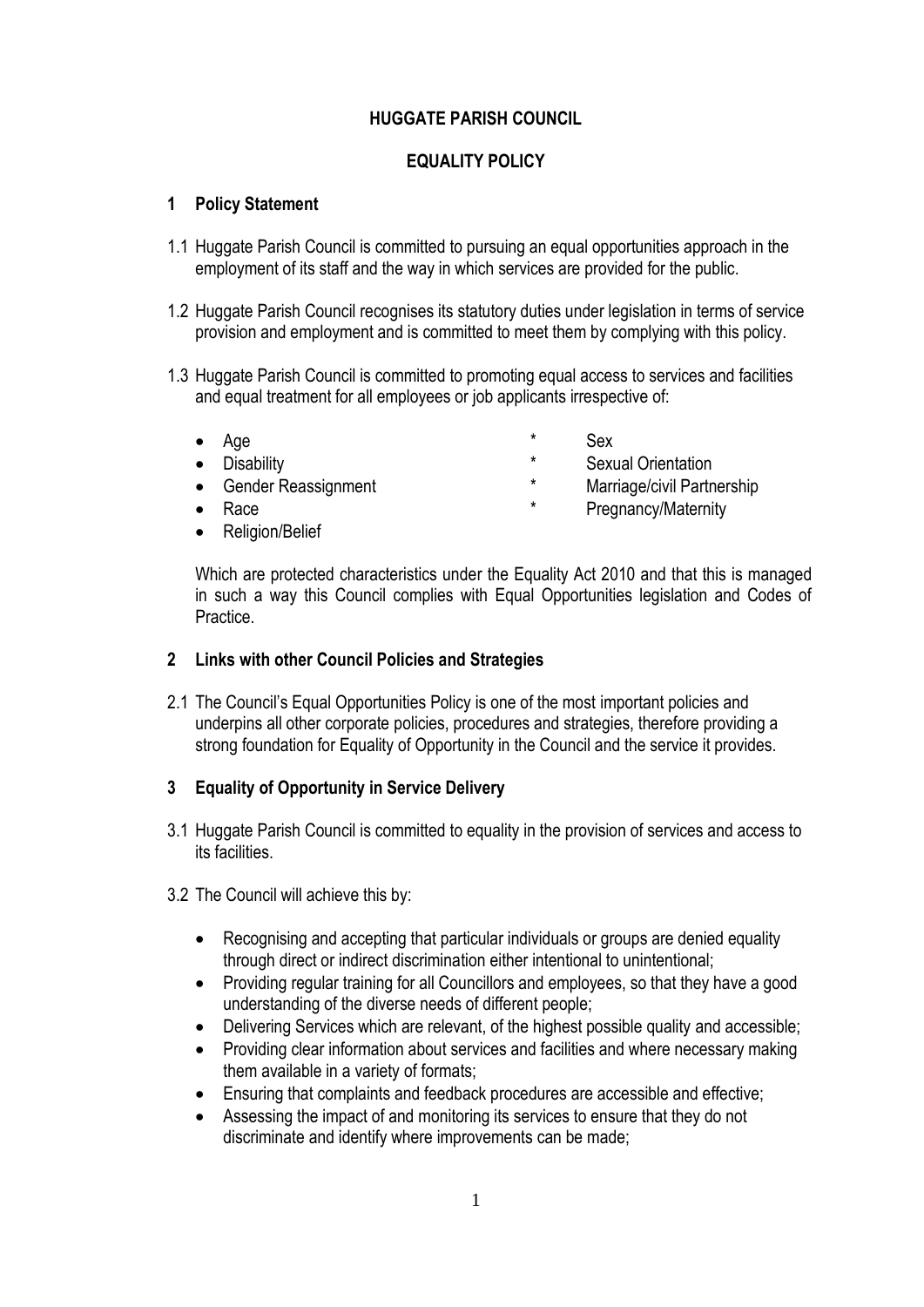;

- Ensuring that all employees understand what their roles and responsibilities are in relation to equality in service provision.
- **4 Equality of Opportunity in Employment**, **Training and Organisational Development**
- 4.1 Huggate Parish Council is committed to providing equality of opportunity. All employees will have a part to play in achieving this and the Council will ensure that individuals are aware of their personal responsibility to follow and support the Equal Opportunities Policy.
- 4.2 This policy applies to all employees, whether full-time, part-time, fixed term contract, agency workers or temporary staff, and all job applicants. This policy has particular relevance to those concerned with recruitment, training and promotion
- 4.3 No employee or prospective employee should receive unfair or unlawful treatment due to age, disability, gender reassignment, race, religion/belief, sex, sexual orientation, marriage/civil partnership and pregnancy/maternity. Huggate Parish Council will seek to identify and act upon unlawful discrimination, which denies individual opportunity on anyone falling within the critieria mentioned above. Employees and applicants have the right to complain about unfair discrimination through the appropriate procedures.
- 4.4 The Council will achieve this by:
	- Ensuring that its recruitment and selection policies and procedures are equitable and fair so that the best people are appointed to deliver its services;
	- Only considering applicants for jobs on the basis of their relevant experience, skills and abilities unless a genuine occupational qualification exists for specific posts;
	- Ensuring that all employees receive fair and equal treatment in relation to their employment, regardless of whether they are part-time, full-time or employed on a temporary basis;
	- Ensuring that employment policies and opportunities are of the highest possible quality, therefore equality, equity and consistency are embedded in practices, pay and conditions;
	- Making sure that equal consideration is given to people's needs and develop flexible and responsive employment opportunities to tackle those needs;
	- Encouraging and supporting employees to reach their full potential within the resources the Council has available to it;
	- Taking appropriate action against incidents of harassment, bullying or discrimination and offering support and advice to victims or witnesses to incidents; and
	- Taking disciplinary action against employees who discriminate against people who work for the Council or who seek employment with the Council.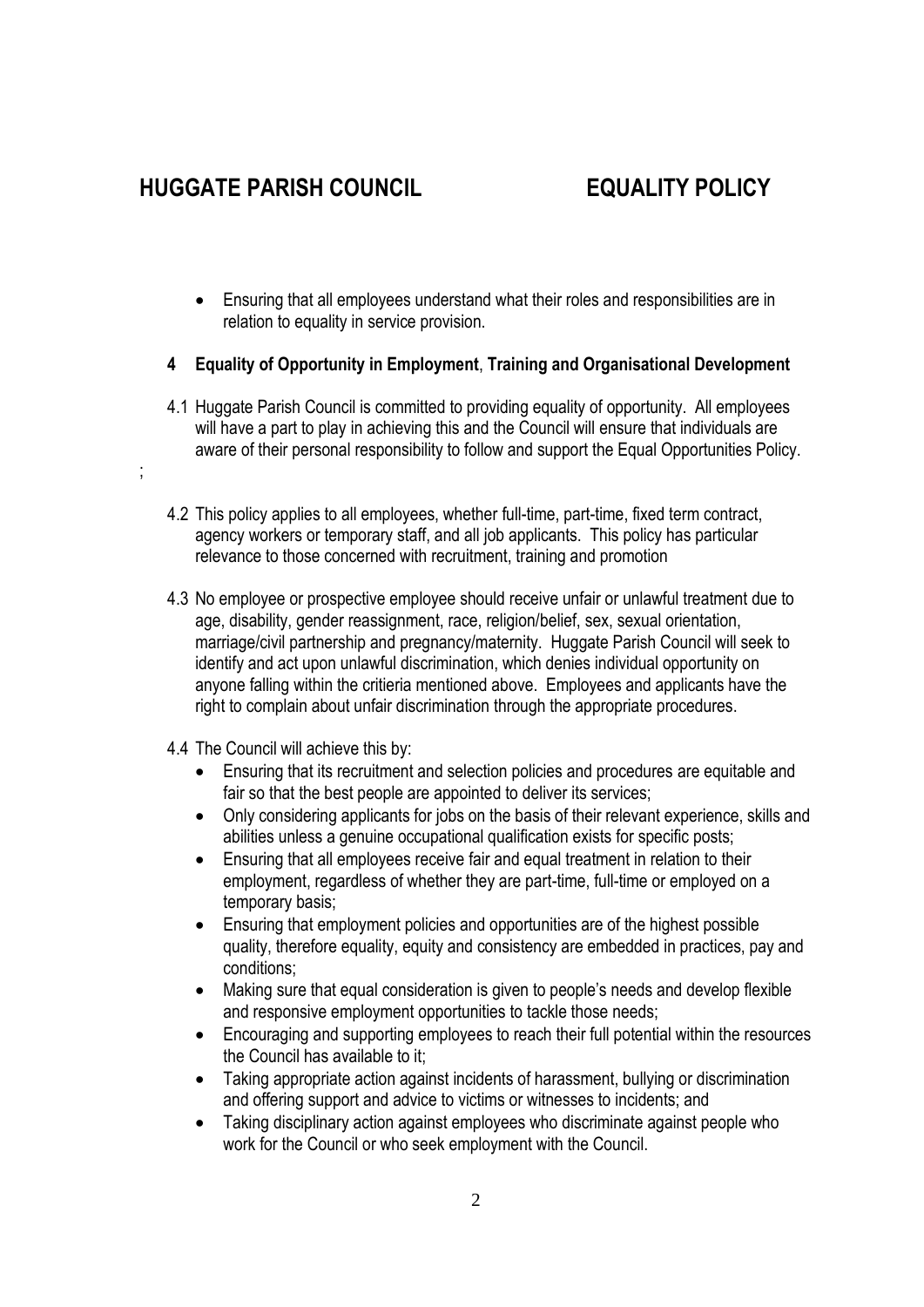## **5 Contractors and Suppliers**

- 5.1 Huggate Parish Council will ensure, so far as is reasonably practicable, that all contractors and suppliers carrying out work on behalf of the Council have the appropriate policies and working practices in place to ensure Equality of Opportunity and to comply with the requisite equality legislation and guidance.
- 5.2 The Council will ensure, so far as is reasonably practicable, that:
	- Contractors and providers have employment policies, procedures and practices that do not discriminate; and
	- Monitor whether contracts and commissioning arrangements meet these equality commitments.

### **6 Management and Supervision of this Policy**

6.1 Council and Committees

Strong Leadership is essential to ensure that this policy is embedded at strategic and service delivery levels of the Council. Whilst the Council will be ultimately responsible for implementation of this policy, the Personnel Committee will have responsibility in respect of recruitment, employment and staff performance and management issues.

6.2 Councillors

Councillors have overall responsibility for the direction and scrutiny of this policy and will ensure that the principles of fairness and equality guide the decision making process.

6.3 Clerk

It is the responsibility of the Clerk to:

- Ensure that within devolved areas of responsibilities, the standards established within this policy are followed;
- Advise the Council on changing legislative standards as regards this policy.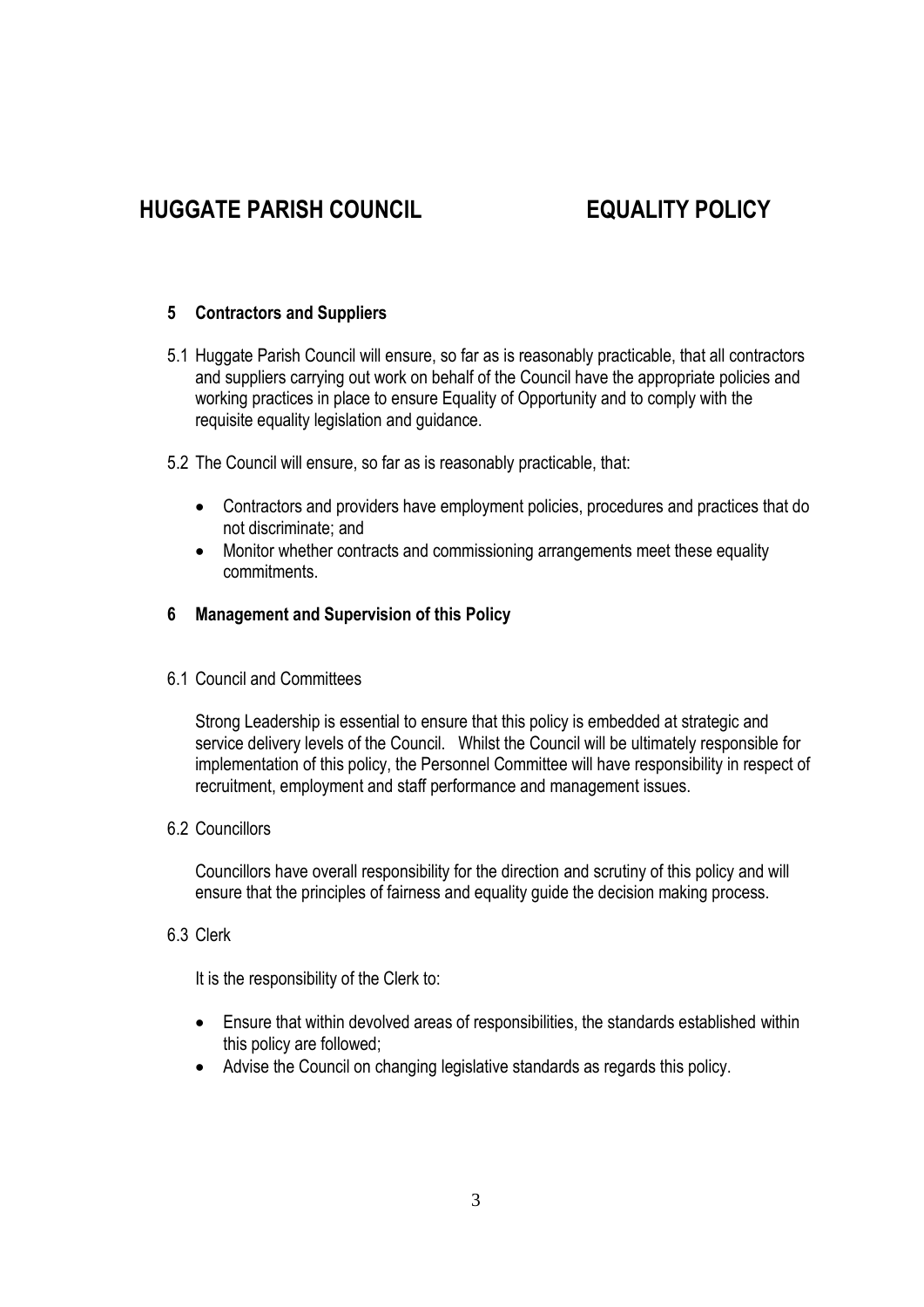### 6.4 Employees

All employees must:

- Co-operate with any measures introduced to ensure equal opportunities;
- Report any suspected discriminatory acts or practices;
- Not persuade to attempt to persuade others to practice unlawful discrimination;
- Not victimise anyone as a result of them having reported or provided evidence on discrimination;
- Not harass, abuse or intimidate others on account of their race, gender etc;
- Not pressurise job applicants in an attempt to discourage them from applying for or taking up a post.

### 6.5 Breaches of Policy

Any breach of the Equal Opportunities Policy will be dealt with through the disciplinary procedure. Serious offences such as harassment and victimisation may be treated as gross misconduct.

### **7 Complaints**

7.1 Any employee who has a concern regarding the application of this policy should make use of the Council's grievance procedure.

### 7.2 Existing Employees

Employees wishing to raise a grievance alleging unlawful discrimination during an internal selection procedure should discuss this with the Clerk in the first instance. An investigation will then be conducted by the Clerk, or an independent person appointed for the purpose, who will make a recommendation to the Personnel Committee. The employee will receive written notification as to the outcome. An appeal, where appropriate, should be made to the Mayor.

### 7.3 Prospective Employees

Any propective employee wishing to raise a complaint should do so, in writing, to the Clerk within 15 working days, at the latest, of the alleged incident. An investigation will then be conducted by the Clerk, or an independent person appointed for the purpose, who will report to the Personnel Committee.